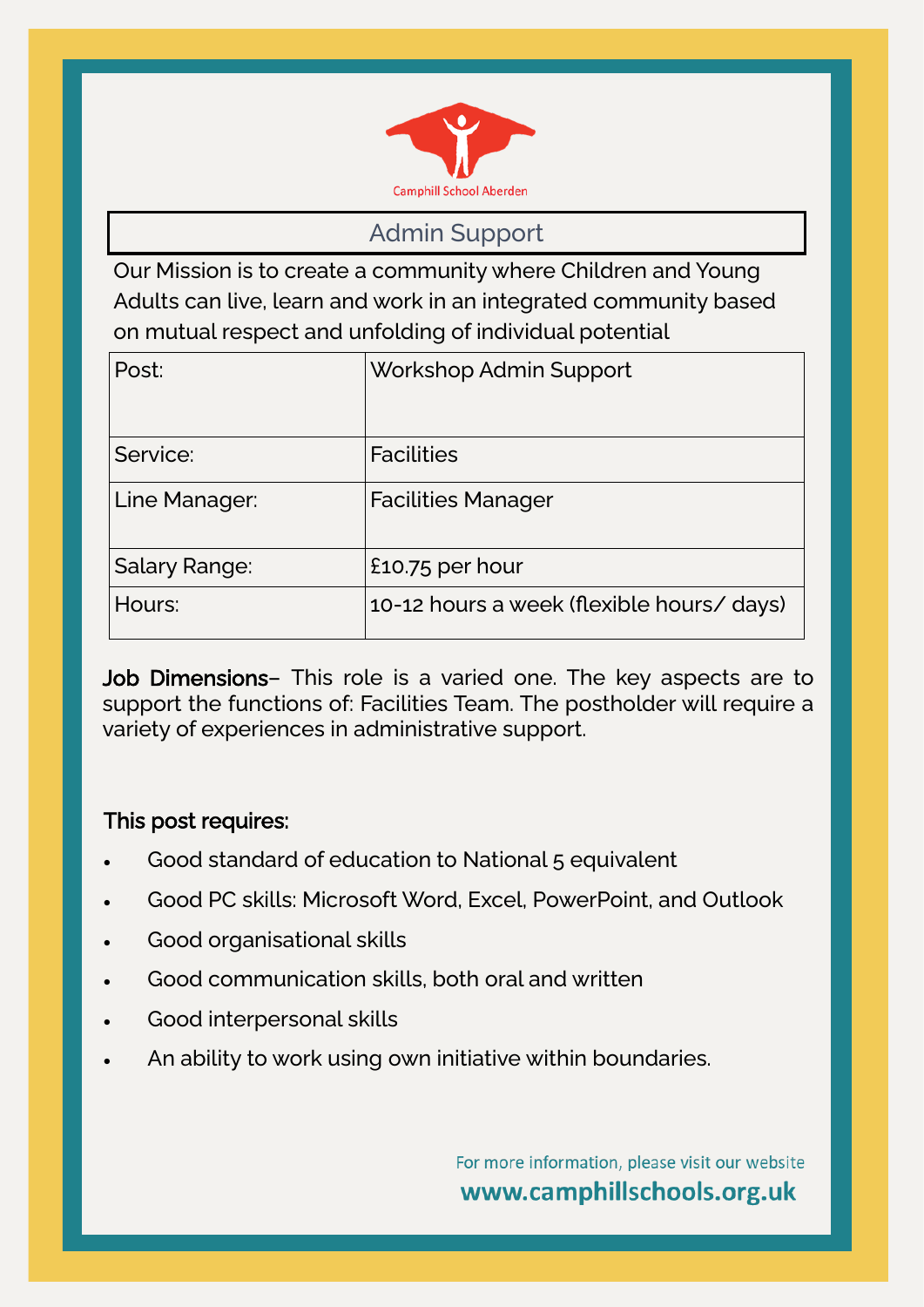

### Admin Support

- An ability to work effectively with people across a wide range of levels and responsibilities
- Good team-working skills

#### Key Responsibilities

- To provide support to the Facilities Department including minute taking, e-filing, document control, meeting preparation, recording, and archiving.
- Document Control uploading of all documents to SafetyNet system
- Temperature monitoring check the previous readings in case action is needed
- SafetyNet administration add users, remove users check documents for download are up to date
- Send out notice of works
- Point of contract for rented accommodation and retirees for fault/repair reporting
- Update and maintain House folders
- To undertake any other such tasks that fit generally into the purpose of the role.

For more information, please visit our website www.camphillschools.org.uk